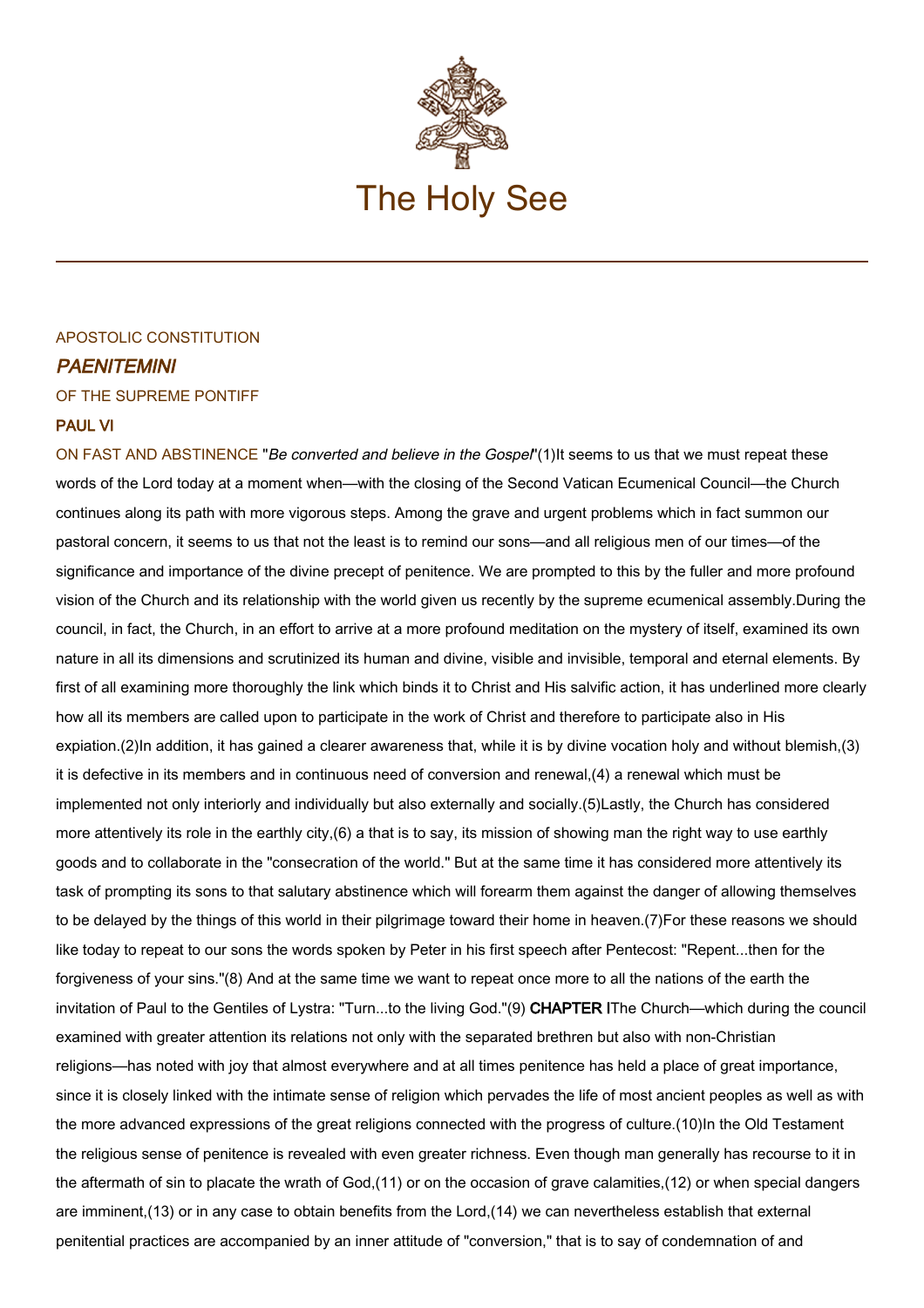detachment from sin and of striving toward God.(15) One goes without food or gives away his property (fasting is generally accompanied not only by prayer but also by alms (16)) even after sins have been forgiven and independently of a request for graces. One fasts or applies physical discipline to "chastise one's own soul,"(17) to "humble oneself in the sight of his own God,"(18) to "turn one's face toward Jehovah,"(19) to "dispose oneself to prayer,"(20) to "understand" more intimately the things which are divine,(21) or to prepare oneself for the encounter with God.(22)Penance therefore—already in the Old Testament—is a religious, personal act which has as its aim love and surrender to God: fasting for the sake of God, not for one's own self.(23) Such it must remain also in the various penitential rites sanctioned by law. When this is not verified, the Lord is displeased with His people: "Today you have not fasted in a way which will make your voice heard on high.... Rend your heart and not your garments, and return to the Lord your God."(24)The social aspect of penitence is not lacking in the Old Testament. In fact, the penitential liturgies of the Old Covenant are not only a collective awareness of sin but constitute in reality a condition for belonging to the people of God.(25)We can further establish that penitence was represented even before Christ as a means and a sign of perfection and sanctity. Judith,(26) Daniel,(27) the prophetess Anna and many other elect souls served God day and night with fasting and prayers,(28) and with joy and cheerfulness.(29)Finally, we find among the just ones of the Old Testament those who offered themselves to satisfy with their own personal penitence for the sins of the community. This is what Moses did in the 40 days when he fasted to placate the Lord for the guilt of his unfaithful people.(30) This above all is how the character of the Servant of Jehovah is presented, "who took on our infirmities" and in whom "the Lord hath laid on Him the iniquity of us all."(31)All this, however, was but a foreshadowing of things to come.(32) Penitence—required by the inner life, confirmed by the religious experience of mankind and the object of particular precept of divine revelationassumes "in Christ and the Church" new dimensions infinitely broader and more profound.Christ, who always practiced in His life what He preached, before beginning His ministry spent 40 days and 40 nights in prayer and fasting, and began His public mission with the joyful message: "The kingdom of God is at hand." To this He added the command: "Repent and believe in the Gospel."(33) These words constitute, in a way, a compendium of the whole Christian life.The kingdom of God announced by Christ can be entered only by a "change of heart" ("metanoia") that is to say through that intimate and total change and renewal of the entire man—of all his opinions, judgments and decisions—which takes place in him in the light of the sanctity and charity of God, the sanctity and charity which were manifested to us in the Son and communicated fully.(34)The invitation of the Son to "metanoia" becomes all the more inescapable inasmuch as He not only preaches it but Himself offers an example. Christ, in fact, is the supreme model for those doing penance. He willed to suffer punishment for sins which were not His but those of others.(35)In the presence of Christ man is illumined with a new light and consequently recognizes the holiness of God and the gravity of sin.(36) Through the word of Christ a message is transmitted to him which invites him to conversion and grants forgiveness of sins. These gifts he fully attains in baptism. This sacrament, in fact, configures him to the passion, death and resurrection of the Lord,(37) and places the whole future of the life of the baptized under the seal of this mystery.Therefore, following the Master, every Christian must renounce himself, take up his own cross and participate in the sufferings of Christ. Thus transformed into the image of Christ's death, he is made capable of meditating on the glory of the resurrection.(38) Furthermore, following the Master, he can no longer live for himself,(39) but must live for Him who loves him and gave Himself for him.(40) He will also have to live for his brethren, completing "in his flesh that which is lacking in the sufferings of Christ...for in the benefit of his body, which is the church."(41)In addition, since the Church is closely linked to Christ, the penitence of the individual Christian also has an intimate relationship of its own with the whole ecclesial community. In fact, not only does he receive in the bosom of the Church through baptism the fundamental gift of "metanoia," but this gift is restored and reinvigorated in those members of the Body of Christ who have fallen into sin through the sacrament of penance. "Those

 $\mathfrak{p}$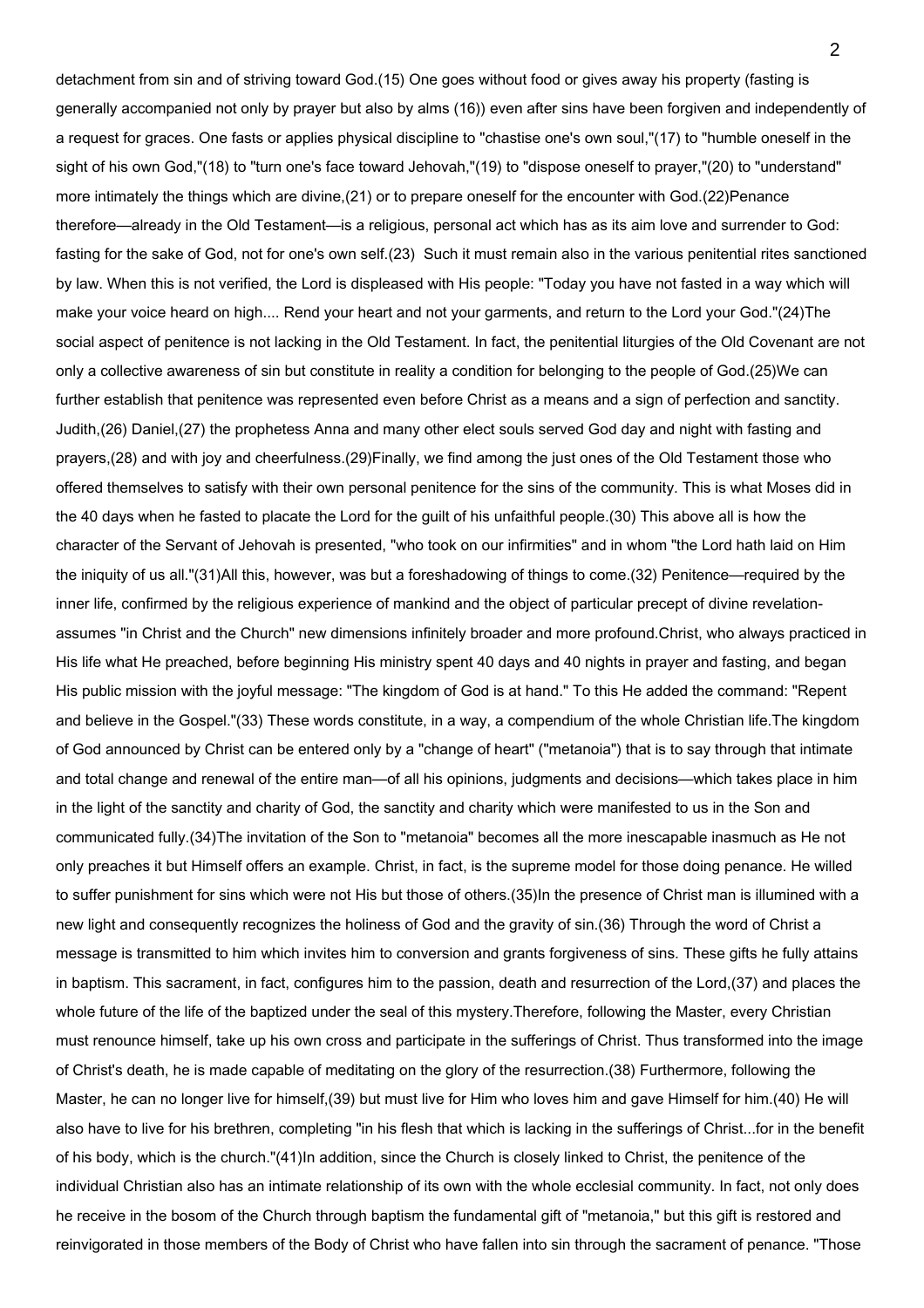who approach the sacrament of penance receive from the mercy of God forgiveness for offenses committed against Him and at the same time become reconciled with the Church on which they have inflicted a wound by sinning, and the Church cooperates in their conversion with charity, example and prayer."(42) And in the Church, finally, the little acts of penitence imposed each time in the sacrament become a form of participation in a special way in the infinite expiation of Christ to join to the sacramental satisfaction itself every other action he performs, his every suffering and sorrow.(43)Thus the task of bearing in his body and soul the death of the Lord(44) affects the whole life of the baptized person at every instant and in every aspect. CHAPTER IIThe preeminently interior and religious character of penitence and the new wondrous aspects which it assumes "in Christ and in the Church" neither excludes nor lessens in any way the external practice of this virtue, but on the contrary reaffirms its necessity with particular urgency(45) and prompts the Church—always attentive to the signs of the times—to seek, beyond fast and abstinence, new expressions more suitable for the realization, according to the character of various epochs, of the precise goal of penitence. True penitence, however, cannot ever prescind from physical asceticism as well. Our whole being in fact, body and soul, (indeed the whole of nature, even animals without reason, as Holy Scripture often points out)(46) must participate actively in this religious act whereby the creature recognizes divine holiness and majesty. The necessity of the mortification of the flesh also stands clearly revealed if we consider the fragility of our nature, in which, since Adam's sin, flesh and spirit have contrasting desires.(47) This exercise of bodily mortification-far removed from any form of stoicism does not imply a condemnation of the flesh which sons of God deign to assume.(48) On the contrary, mortification aims at the "liberation"(49) of man, who often finds himself, because of concupiscence, almost chained(50) by his own senses. Through "corporal fasting"(51) man regains strength and the "wound inflicted on the dignity of our nature by intemperance is cured by the medicine of a salutary abstinence."(52)Nevertheless, in the New Testament and in the history of the Church—although the duty of doing penance is motivated above all by participation in the sufferings of Christ-the necessity of an asceticism which chastises the body and brings it into subjection is affirmed with special insistence by the example of Christ Himself.(53)Against the real and ever recurring danger of formalism and pharisaism the Divine Master in the New Covenant openly condemned—and so have the Apostles, Fathers and supreme pontiffs—any form of penitence which is purely external. The intimate relationship which exists in penitence between the external act, inner conversion, prayer and works of charity is affirmed and widely developed in the liturgical texts and authors of every era.(54) CHAPTER IIITherefore the Church—while it reaffirms the primacy of the religious and supernatural values of penitence (values extremely suitable for restoring to the world today a sense of the presence of God and of His sovereignty over man and a sense of Christ and His salvation)(55)—invites everyone to accompany the inner conversion of the spirit with the voluntary exercise of external acts of penitence:A — It insists first of all that the virtue of penitence be exercised in persevering faithfulness to the duties of one's state in life, in the acceptance of the difficulties arising from one's work and from human coexistence, in a patient bearing of the trials of earthly life and of the utter insecurity which pervades it.(56)B — Those members of the Church who are stricken by infirmities, illnesses, poverty or misfortunes, or who are persecuted for the love of justice, are invited to unite their sorrows to the suffering of Christ in such a way that they not only satisfy more thoroughly the precept of penitence but also obtain for the brethren a life of grace and for themselves that beatitude which is promised in the Gospel to those who suffer.(57)C — The precept of penitence must be satisfied in a more perfect way by priests, who are more closely linked to Christ through sacred character, as well as by those who in order to follow more closely the abnegation of the lord and to find an easier and more efficacious path to the perfection of charity practice the evangelical counsels.(58)The Church, however, invites all Christians without distinction to respond to the divine precept of penitence by some voluntary act, apart from the renunciation imposed by the burdens of everyday life.(59)To recall and urge all the faithful to the observance of the divine

3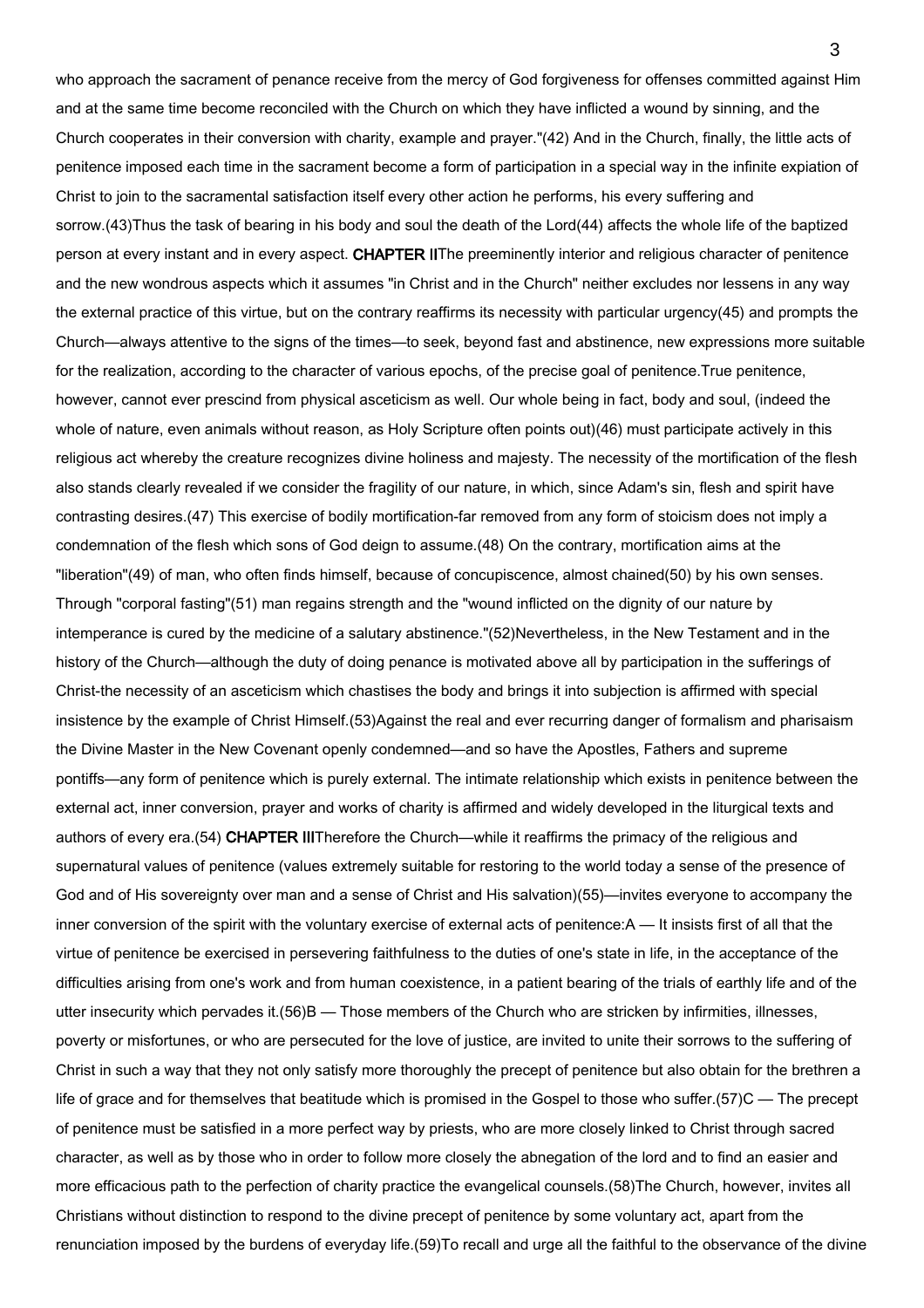precept of penitence, the Apostolic See intends to reorganize penitential discipline with practices more suited to our times. It is up to the bishops—gathered in their episcopal conferences—to establish the norms which, in their pastoral solicitude and prudence, and with the direct knowledge they have of local conditions, they consider the most opportune and efficacious. The following, however is established:In the first place, Holy Mother Church, although it has always observed in a special way abstinence from meat and fasting, nevertheless wants to indicate in the traditional triad of "prayer—fasting—charity" the fundamental means of complying with the divine precepts of penitence. These means were the same throughout the centuries, but in our time there are special reasons whereby, according to the demands of various localities, it is necessary to inculcate some special form of penitence in preference to others.(60) Therefore, where economic well-being is greater, so much more will the witness of asceticism have to be given in order that the sons of the Church may not be involved in the spirit of the "world,"(61) and at the same time the witness of charity will have to be given to the brethren who suffer poverty and hunger beyond any barrier of nation or continent.(62) On the other hand, in countries where the standard of living is lower, it will be more pleasing to God the Father and more useful to the members of the Body of Christ if Christians—while they seek in every way to promote better social justice—offer their suffering in prayer to the Lord in close union with the Cross of Christ.Therefore, the Church, while preserving—where it can be more readily observed—the custom (observed for many centuries with canonical norms) of practicing penitence also through abstinence from meat and fasting, intends to ratify with its prescriptions other forms of penitence as well, provided that it seems opportune to episcopal conferences to replace the observance of fast and abstinence with exercises of prayer and works of charity.In order that all the faithful, however, may be united in a common celebration of penitence, the Apostolic See intends to establish certain penitential days and seasons(63) chosen among those which in the course of the liturgical year are closer to the paschal mystery of Christ(64) or might be required by the special needs of the ecclesial community.(65)Therefore, the following is declared and established:I. 1. By divine law all the faithful are required to do penance.2. The prescriptions of ecclesiastical law regarding penitence are totally reorganized according to the following norms:II. 1. The time of Lent preserves its penitential character. The days of penitence to be observed under obligation throughout the Church are all Fridays and Ash Wednesday, that is to say the first days of "Grande Quaresima" (Great Lent), according to the diversity of the rites. Their substantial observance binds gravely.2. Apart from the faculties referred to in VI and VIII regarding the manner of fulfilling the precept of penitence on such days, abstinence is to be observed on every Friday which does not fall on a day of obligation, while abstinence and fast is to be observed on Ash Wednesday or, according to the various practices of the rites, on the first day of "Grande Quaresima" (Great Lent) and on Good Friday.III. 1. The law of abstinence forbids the use of meat, but not of eggs, the products of milk or condiments made of animal fat.2. The law of fasting allows only one full meal a day, but does not prohibit taking some food in the morning and evening, observing—as far as quantity and quality are concerned—approved local custom.IV. To the law of abstinence those are bound who have completed their 14th year of age. To the law of fast those of the faithful are bound who have completed their 21st year and up until the beginning of their 60th year.As regards those of a lesser age, pastors of souls and parents should see to it with particular care that they are educated to a true sense of penitence.V. All privileges and indults, whether general or particular, are abrogated with these norms, but nothing is changed either regarding the vows of any physical or moral person or regarding the constitutions and rules of any approved religious congregation or institute.VI. 1. In accordance with the conciliar decree [Christus Dominus](http://www.vatican.va/archive/hist_councils/ii_vatican_council/documents/vat-ii_decree_19651028_christus-dominus_en.html) regarding the pastoral office of bishops, number 38,4, it is the task of episcopal conferences to:A. Transfer for just cause the days of penitence, always taking into account the Lenten season;B. Substitute abstinence and fast wholly or in part with other forms of penitence and especially works of charity and the exercises of piety.2. By way of information, episcopal conferences should communicate to the Apostolic See what they have decided on the matter.VII.

4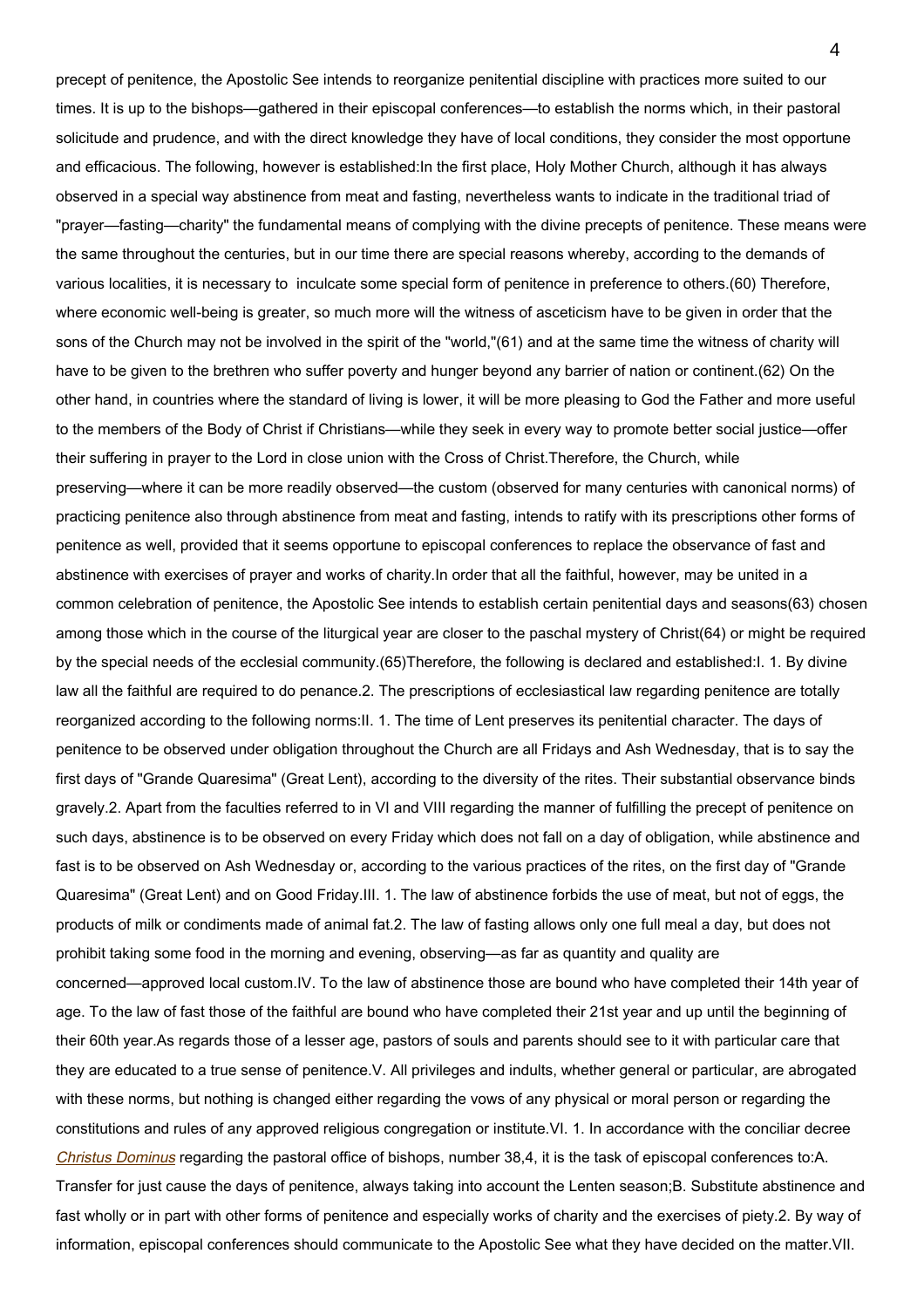While the faculties of individual bishops of dispensing, according to the decree [Christus Dominus](http://www.vatican.va/archive/hist_councils/ii_vatican_council/documents/vat-ii_decree_19651028_christus-dominus_en.html), number 8b, remain unchanged, pastors also for just cause and in accordance with the prescriptions of the Ordinary may grant to individual faithful as well as individual families dispensation or commutation of abstinence and fast into other pious practices. The superior of a religious house or clerical institute enjoys the same faculties for his subjects.VIII. In the Eastern rites it is the right of the patriarch, together with the synod or supreme authority of every rite, together with the council of hierarchs, to determine the days of fast and abstinence in accordance with the conciliar decree on the Eastern rites, number 23.IX. 1. It is strongly desired that bishops and all pastors of souls, in addition to the more frequent use of the sacrament of penance, promote with zeal, particularly during the Lenten season, extraordinary practices of penitence aimed at expiation and impetration.2. It is strongly recommended to all the faithful that they keep deeply rooted in their hearts a genuine Christian spirit of penitence to spur them to accomplish works of charity and penitence.X. 1. These prescriptions which, by way of exception, are promulgated by means of L'Osservatore Romano, become effective on Ash Wednesday of this year, that is to say on the 23rd of the present month.2. Where particular privileges and indults have been in force until now—whether general or particular of any kind—"vacatio legis" [suspension of the law] for six months from the day of promulgation is to be regarded as granted.We desire that these norms and prescriptions for the present and future be established and effective notwithstanding—inasmuch as is necessary—apostolic constitutions and regulations issued by our predecessors and all other prescriptions, even if worthy of particular mention and revocation. Given at Rome, at St.

Peter's, February 17, 1966, the third year of our pontificate. **PAUL VI** 

## **NOTES**

1. Mark 1:15.

2. Cf. Dogmatic Constitution on the Nature of the Church (Second Vatican Council), no. 2, and no. 8; and Decree on the Lay Apostolate, no. 1.

3. Cf. Eph. 5:27.

4. Cf. Constitution on the Nature of the Church, no. 8; and Decree on Ecumenism, nos. 4, 7 and 8.

5. Cf. Constitution on the Liturgy, no. 110.

6. Cf. Constitution on the Church in the Modern World, throughout, but especially no. 40.

7. Cf. 1 Cor. 7:31; Rom. 12:2; Decree on Ecumenism, no. 6; Constitution on the Nature of the Church, nos. 8 and 9; Constitution on the Church in the Modern World, nos. 37, 39 and 93.

8. Acts 2:38.

9. Acts 14:14; Cf. Pope Paul VI's speech to United Nations of Oct. 4, 1965: A.A.S. 57 (1965), p. 885.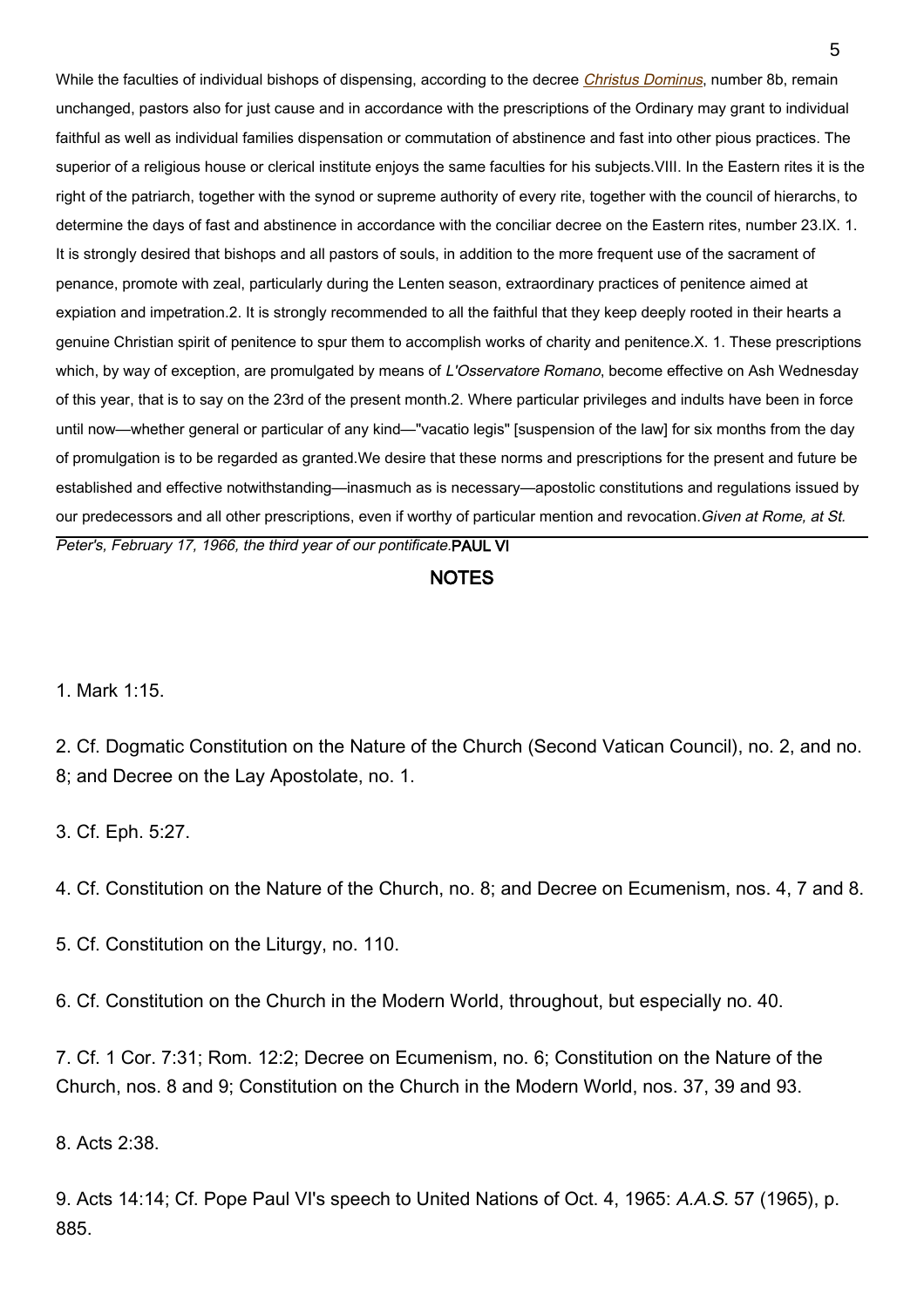10. Cf. Declaration on Church's Relations with Non-Christian Religions, nos. 2 and 3.

11. Cf. 1 Sam. 7:6; 1 Kings 21:20-21, 27; Jer. 3:3, 7, 9; John 1:2; 3:4-5.

12. Cf. 1 Sam. 31:13; 2 Sam. 1:12; 3:35; Baruch 1:2, 5; Judith 20:25-26.

13. Cf. Judith 4:8, 12; 8:10-16; Esther 3:15; 4:1, 16; Psalms 34:13; 2 Chron. 20:3.

14. Cf. 1 Sam. 14:24; 2 Sam. 12:16, 22; Esd. 8:21.

15. In reference cited above, need for interior penitence is clearly illustrated: Cf. 1 Sam. 7:3; Jer. 36:6-7; Baruch 1:17-18; Judith 8:16- 17; John 3:8; Zach. 8:9, 21.

16. Cf. Is. 58:6-7; Tob. 12:8-9.

17. Cf. Levit. 16:31.

18. Cf. Dan. 10:12; Esd. 8:21.

19. Cf. Dan. 9:3.

20. Cf. ibid.

21. Cf. Dan. 10:12.

22. Cf. Exodus 34:28.

23. Cf. Zach. 7:5.

24. Is. 58:4; Joel 2:13. cf. Is. 58:3-7 throughout; cf. Amos 5 throughout; Is. 1:13-20; Jer. 14:12; Joel 2:12-18; Zach. 1:4-14; Tobias 12:8; Psalms 50:18-19; etc.

25. Cf. Lev. 23:29.

26. Cf. Judith 8:6.

27. Cf. Dan. 10:3.

28. Cf. Luke 2:37; Eccles. 31:12, 17-19; 37:32-34.

29. Cf. Dan. 1:12, 15; Judith 8:6, 7; Matt. 6:17.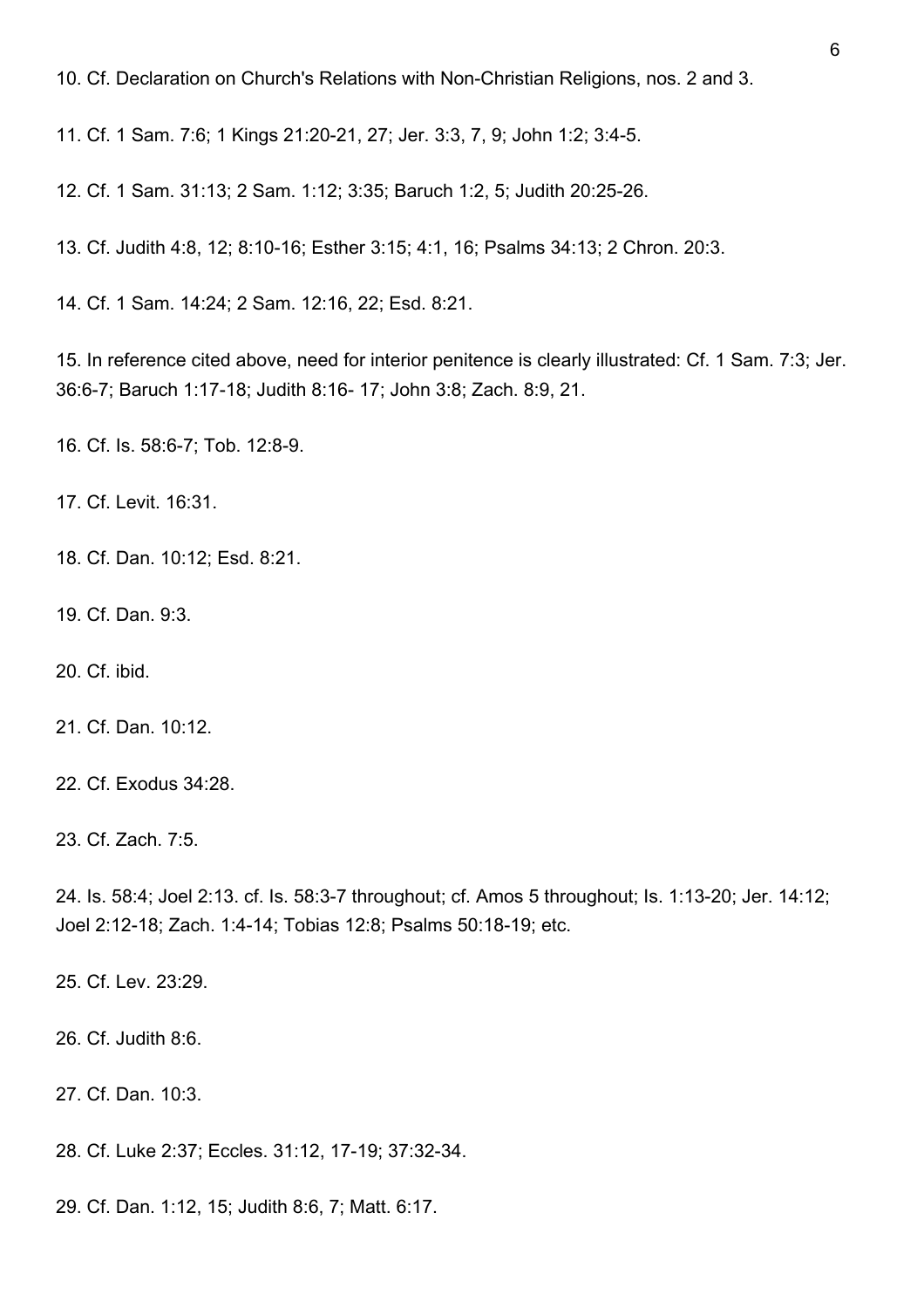30. Cf. Deut. 9:9, 18; Exod. 24:18.

31. Cf. Is. 53:4-11.

32. Cf. Heb. 10:1.

33. Mark 1:15.

34. Cf. Heb. 1:2; Col. 1:19 and throughout; Eph. 1:23 and throughout.

35. Cf. St. Thomas, Summa Theol., III, q. XV, a. 1, ad. 5.

36. Cf. Luke 5:8 and 7:36-50.

37. Cf. Rom. 6:3-11; Col. 2:11-15; 5:1-4.

38. Cf. Phil. 3:10-11; Rom. 8:17.

39. Cf. Rom. 6:10; 14:8; 2 Cor. 5:15; Phil 1:21.

40. Gal. 2:20; cf. Constitution on the Nature of the Church, no. 7; also Gal. 4:19; Phil. 3:21; 2 Tim. 2:11; Eph. 2:6; Col. 2:12 etc.; Rom. 8:17.

41. Cf. Col. 1:24; Decree on Church's Missionary Activity, no. 36, Decree on Seminaries, no. 2.

42. Cf. Constitution on the Nature of the Church, no. 11; James 5:14-16; Rom. 8:17; Col. 1:24; 2 Tim. 2:11-12; 1 Peter 4:13; Decree on Priestly Life and Ministry, nos. 5 and 6.

43. Cf. St. Thomas, Quaestiones Quodlib., III, q. XIII, a. 28.

44. Cf. 2 Cor. 4:10.

45. For example: a) with regard to priests, cf. Decree Priestly Ministry and Life, no. 16; b) regarding spouses, cf. Constitution on the Church in the Modern World, no. 49; also cf. same constitution, no. 52; cf. Pius XII, speech to cardinals archbishops, bishops, etc., of Nov. 2, 1950: A.A.S. 17 (1950), pp. 786-788; cf. Justin, Dialogue with Triphon, 141: 2-3 (MG 6: 797-799).

46. Cf. John 3:7-8.

47. Cf. Gal. 5:16-17; Rom. 7:23.

48. Cf. Roman Martyrology for the Vigil of Christmas; 1 Tim. 4:1-5; Phil. 4:8; Origen, Against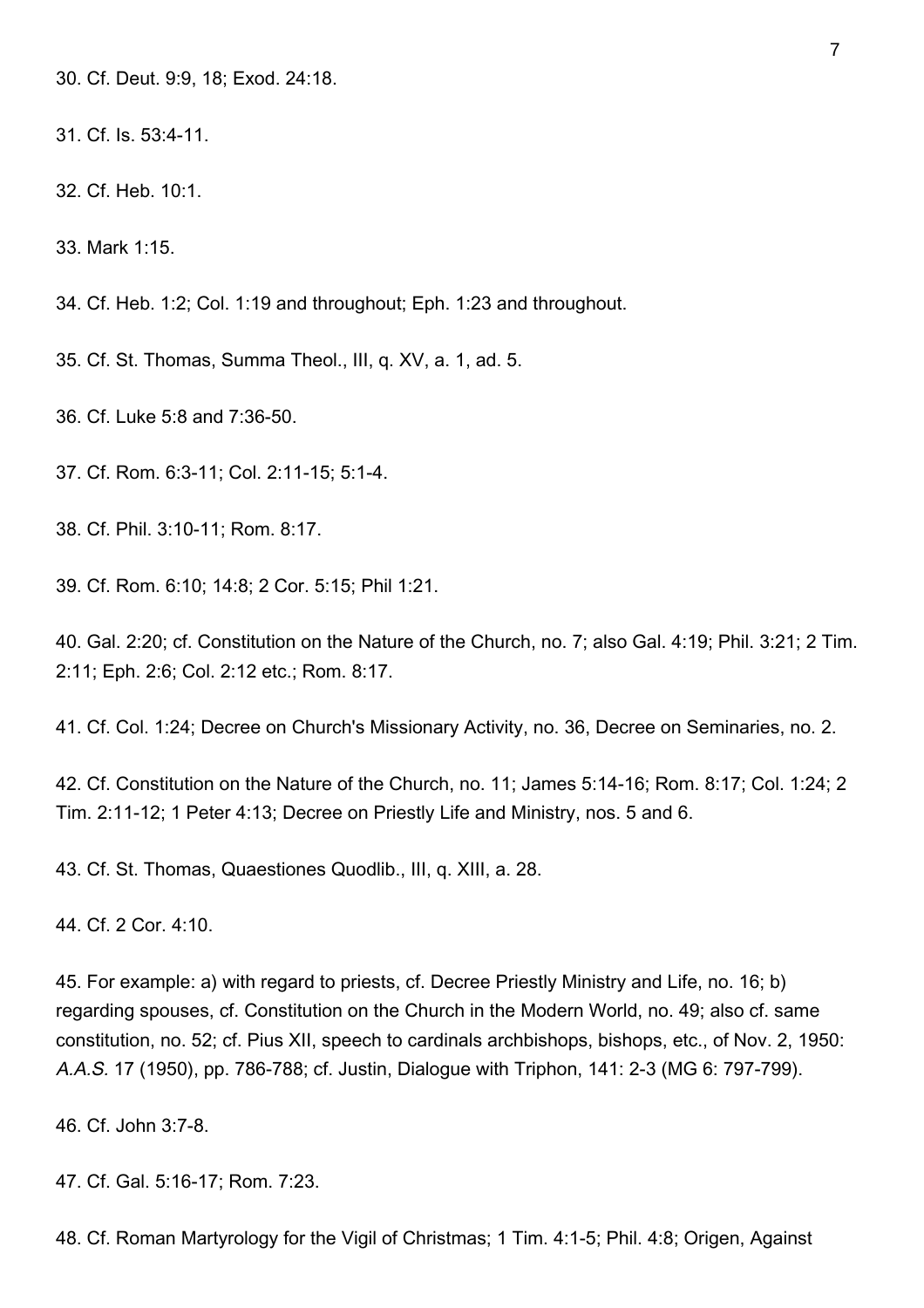Celsus 7:36 (MG 11:1472).

49. Cf. Lenten Liturgy, throughout; and footnote no. 53 of this document, part B.

50. Cf. Rom. 7:23.

51. Cf. Roman Missal, Preface for Lent: "corporali jejunio vitia comprimis, mentem elevas, virtutem largiris….

52. Cf. ibid., Collect for Thursday after First Sunday of the Passion (Passion Sunday).

53. A) In the New Testament: 1) words and example of Christ: Matt. 17:20 (cf. Mark 9:28); Matt. 5:29-30; 11:21-24; 3:4; 11:7-11; and 4:2; Mark 1:13; Luke 4:12; cf. Matt. 8:18-22; 2) witness and doctrine of St. Paul: 1 Cor. 9:24-27; Gal. 5:16; 2 Cor. 6:5; ibid. 11:27; 3) In the Early Church: Acts 13:3; ibid. 14:22; etc.

B) Among the Fathers: several references arranged according to order of time: Didache 1:4 (F. X. Funk, Patres Apostolici, ed. 2, Tubingen, 1901, 1: 2); Clement of Rome; 1 Cor. 7:4 and 8:5 (Funk 1:108-110); 2 Clement 16:4 (Funk 2:204); ibid. 8:1-3 (Funk 1:192- 194); Aristides, Apologia 15:9 (Goodspeed, Goettingen, 1914, 21); Hermas, Pastor, Sim. 5:1, 3-5 (Funk 1:530); cf. ibid. Sim. 7:2- 5 (Funk 1:554); Tertullian, De Paenitentia 9 (ML 1:1243-1244); Tertullian, De Jejunio 17 (ML 2:978), Origen, Homeliae in Lev, Hom. 10:2 (MG 12:528); St. Athanasius, De Virginitate, 6 (MG 28:257); ibid., 7, 8 (MG 28:260, 261); Basil, Homeliae, Hom. 2:5 (MG 31:192); Ambrose, De Virginitate, 3:2, 5 (ML 16:221); idem, De Elia et Jejunio 2:2, 3:4, 8:22 and 10:33 (ML 14:698, 708); Jerome, Epistola 22:17 (ML 22:404); idem, Epistola 130:10 (ML 22: 1115); Augustine, Sermo 208:2 (ML 38:1045; idem, Epistola 211:8 (ML 33:960); Cassian, Collationes 21:13, 14, 17 (ML 49:1187); Nilus, De Octo Spiritibus Malitiae 1 (MG 79:1145); Diadochus Photicensis, Capita Centum de Perfectione Spirituali 47 (MG 65:1182); Leo the Great, Sermo 12:4 (ML 54:171); idem, Sermo 86:1 (ML 54:437-438); Leonine Sacramentary, Preface for Autumn (ML 55:112).

54. A) In the New Testament: Luke 18:12; cf. Matt. 6:16-18 and 15:11; Hebrews 13:9; Romans 14:15-23.

B) Among the Fathers: cf. footnote no. 53, B.

55. Cf. Constitution on the Church in the Modern World, nos. 10 and 41.

56. Constitution on the Nature of the Church, nos. 34, 36 and 41; cf. Constitution on the Church in the Modern World, no. 4.

57. Ibid., no. 41.

58. Cf. Decree on Priestly Ministry and Life, nos. 12, 13, 16 and 17; Constitution on the Nature of